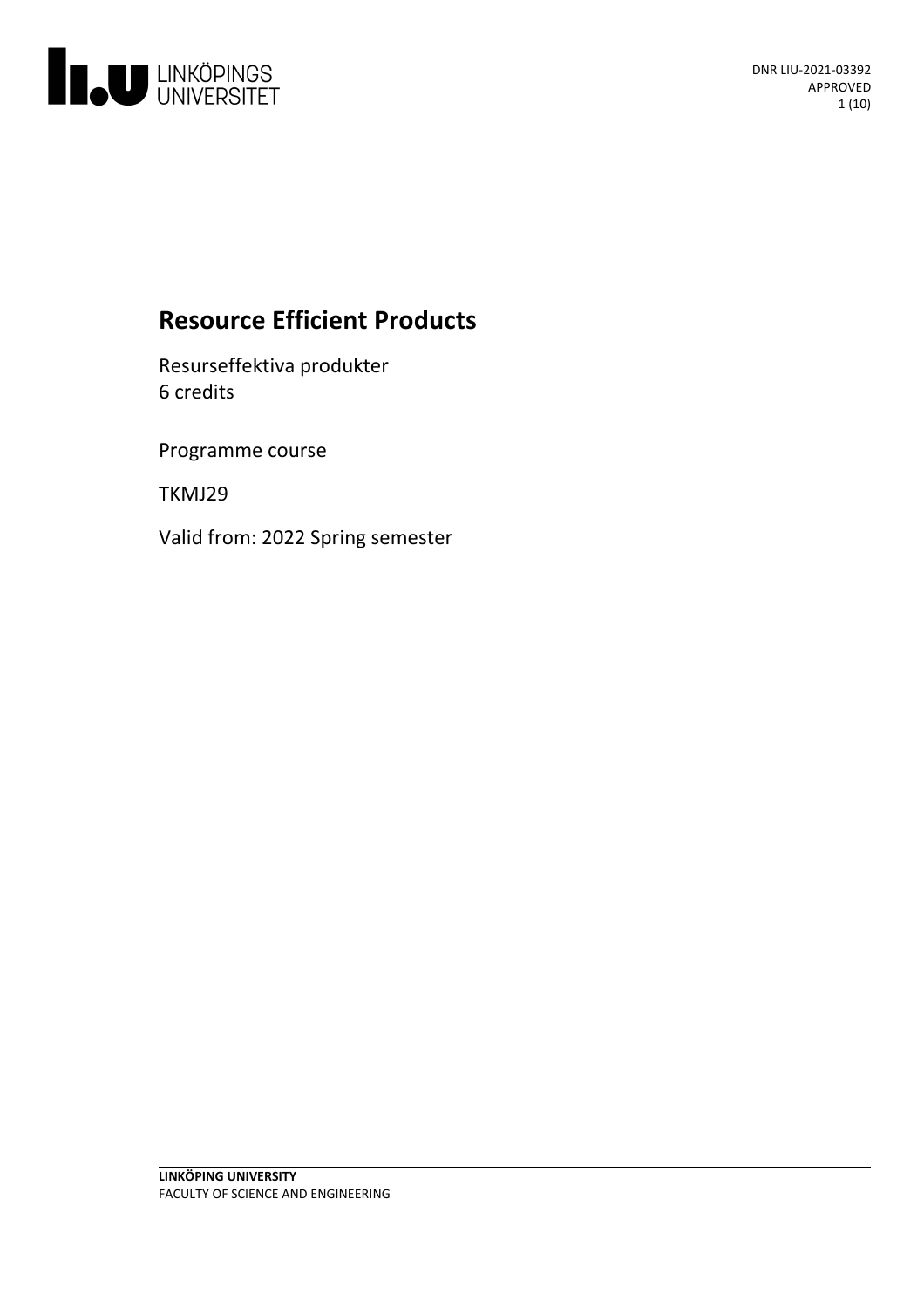| Determined by                                                    | <b>Main field of study</b>                                                                            |                                      |
|------------------------------------------------------------------|-------------------------------------------------------------------------------------------------------|--------------------------------------|
| Board of Studies for Mechanical<br><b>Engineering and Design</b> | <b>Energy and Environmental</b><br>Engineering, Product Development,<br><b>Mechanical Engineering</b> |                                      |
| Date determined                                                  | Course level                                                                                          | <b>Progressive</b><br>specialisation |
| 2021-09-01                                                       | Second cycle                                                                                          | A <sub>1</sub> X                     |
| <b>Revised by</b>                                                | Disciplinary domain                                                                                   |                                      |
|                                                                  | Technology                                                                                            |                                      |
| <b>Revision date</b>                                             | Subject group<br><b>Environmental Care and</b><br><b>Environmental Protection</b>                     |                                      |
|                                                                  |                                                                                                       |                                      |
| <b>Offered first time</b>                                        | Offered for the last time                                                                             |                                      |
| Spring semester 2008                                             |                                                                                                       |                                      |
| <b>Department</b>                                                | <b>Replaced by</b>                                                                                    |                                      |
| Institutionen för ekonomisk och<br>industriell utveckling        |                                                                                                       |                                      |

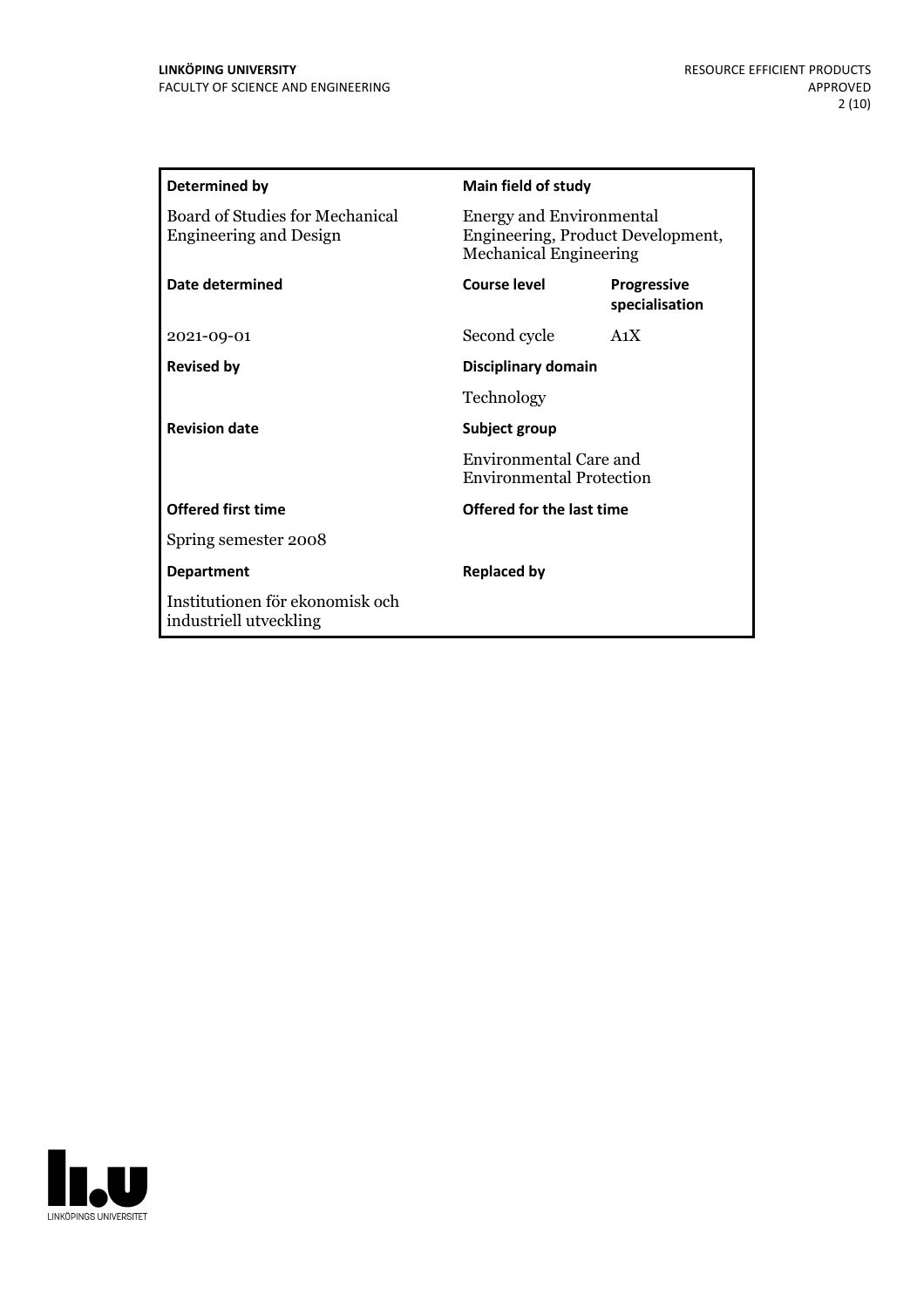## Course offered for

- Master of Science in Design and Product Development
- Master of Science in Mechanical Engineering
- Master of Science in Applied Physics and Electrical Engineering
- Master of Science in Applied Physics and Electrical Engineering International
- Master's Programme in Sustainability Engineering and Management
- Master's Programme in Industrial Engineering and Management

## Prerequisites

Environmental engineering and knowledge about product development required in ordinary engineering programs

## Intended learning outcomes

The course will give students an understanding of how to realize the potential for more resource-efficient and thereby less environmentally-demanding products. This is achieved by taking the lifecycle perspective as <sup>a</sup> starting point and utilizing relevant design, material and production choices. Upon successful completion of the course, a student should be able to do the followings in English:

- Understand and describe the connection between our society's use of
- $\bullet$  Understand and describe basic concepts such as lifecycle perspective, environmental effect, sub-optimization, functional unit, sustainable
- development, eco-design, greenhouse effect and precautionary principle.<br>• Use and understand methodological tools such as Disassembly Analysis, checklists (e.g. Eco Strategy Wheel), and Quality Function Deployment for
- Environment. Understand the concepts of Life Cycle Assessment and interpret results from a Life Cycle Assessment.<br>• Understand and use some general strategies for improving resource
- 
- efficiency of products.<br>• Apply the course's content in the analysis of an existing product (on the market) from resource efficiency and environmental perspectives. This will produce general resource efficiency and environmentally-related improvement suggestions. Furthermore, it will require the identification and analysis of basic energy-, material- and environmentally-related product requirements.

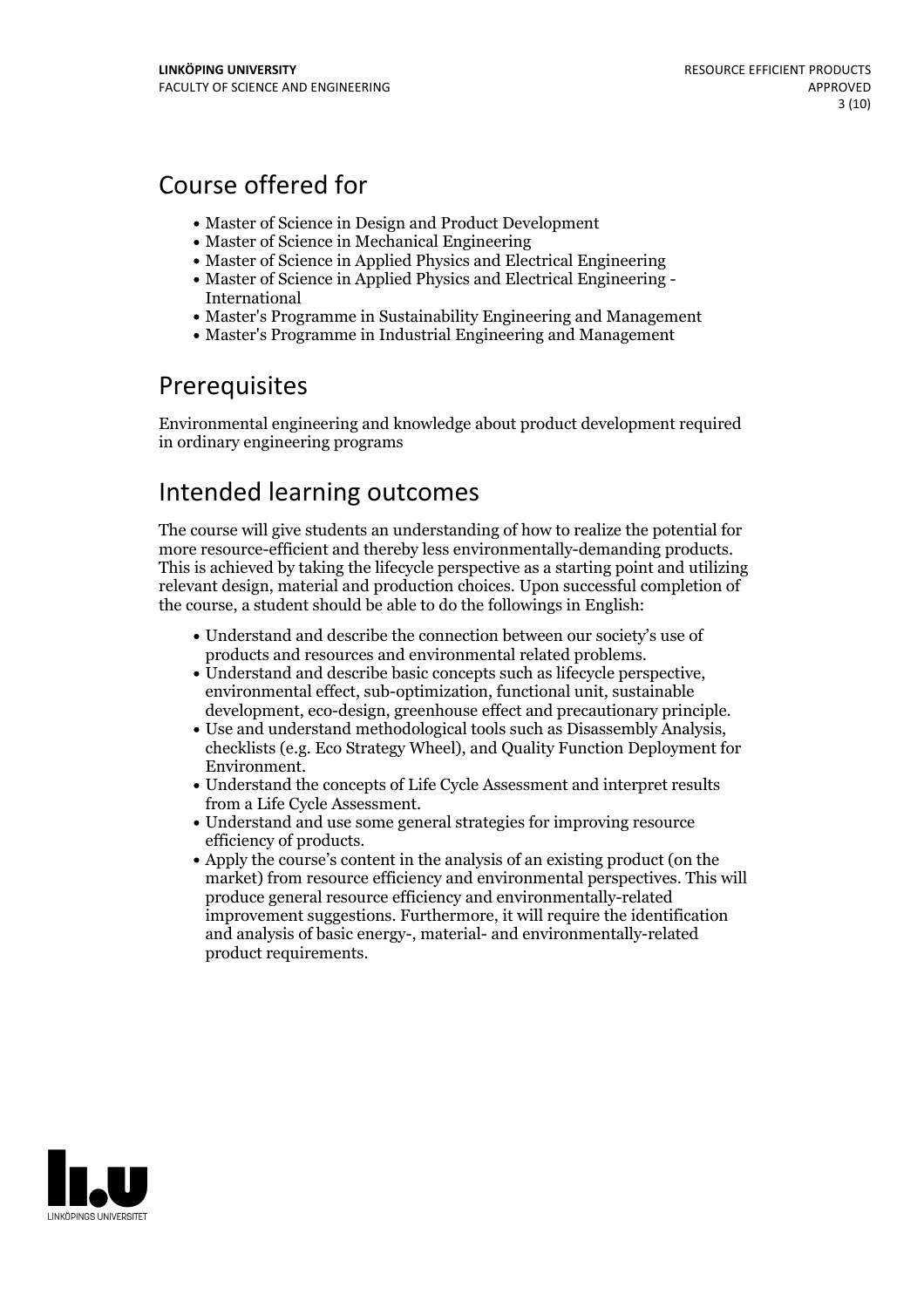## Course content

Review of overall concepts such as lifecycle perspective, environmental effect, sub-<br>optimization, functional unit, system boundaries, sustainable development, eco-<br>design, greenhouse effect and precautionary principle. Ba Cycle Assessment methodology. Some methods and tools for resource efficient

QFD for Environment.<br>Mandatory group project work where the students, given an existing product (on the market), apply theory and methodology from the course to analyze and provide general resource- and environmentally-related improvement suggestions. This will include the identification and analysis of basic energy-, material- and environmentally-related product requirements.

# Teaching and working methods

Instruction is given in the form of lectures and project work. Course grades are determined based on the written exam and the written report (and possibly an oral presentation) by each project group.

# Examination

| TEN <sub>1</sub> | Written examination | 3 credits | U, 3, 4, 5 |
|------------------|---------------------|-----------|------------|
| LAB <sub>1</sub> | Laboratory work     | 3 credits | U.G        |

## Grades

Four-grade scale, LiU, U, 3, 4, 5

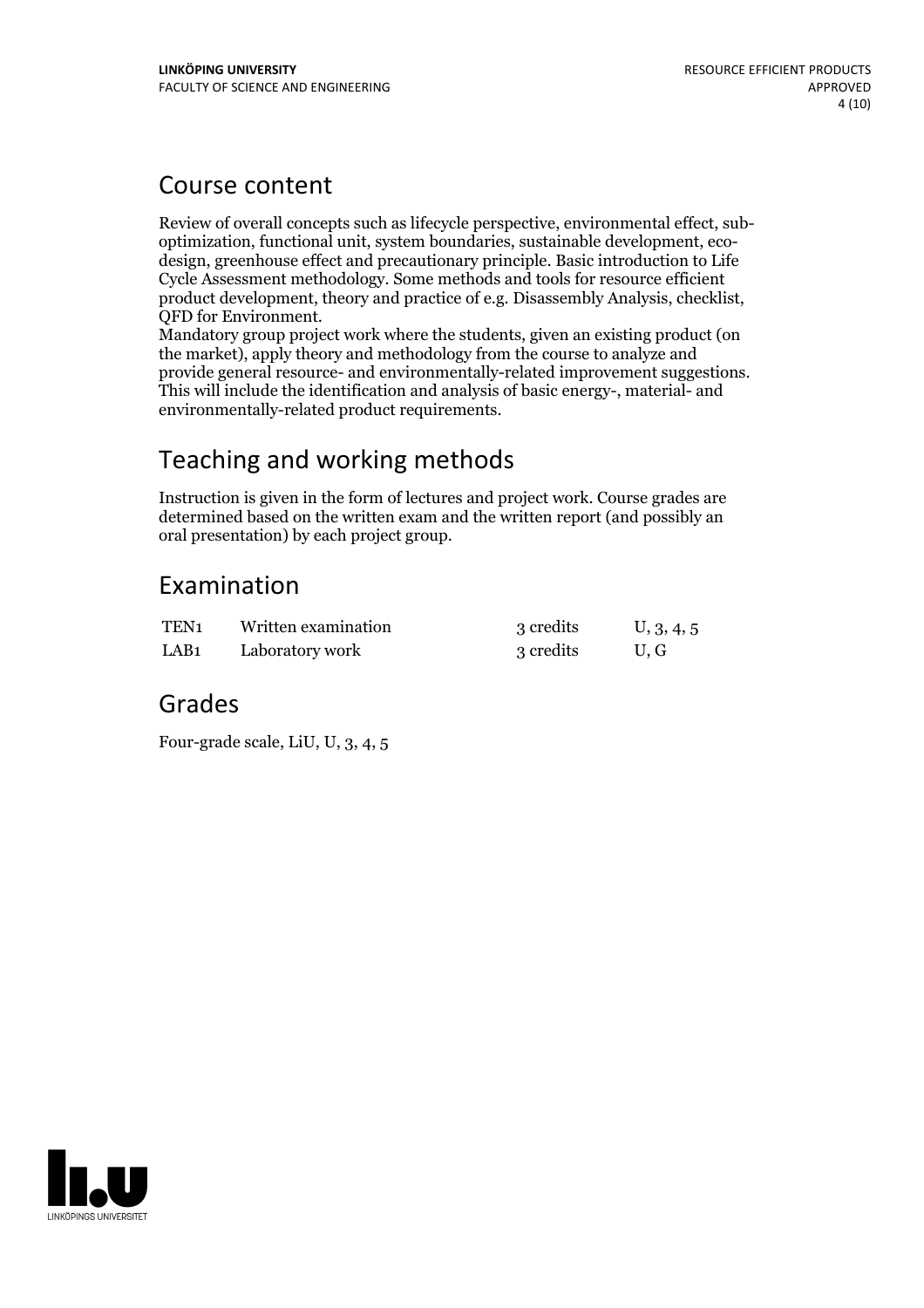## Other information

Supplementary courses: Integrated Product Service Engineering

### **About teaching and examination language**

The teaching language is presented in the Overview tab for each course. The examination language relates to the teaching language as follows:

- If teaching language is "Swedish", the course as a whole could be given in Swedish, or partly in English. Examination language is Swedish, but parts
- of the examination can be in English. If teaching language is "English", the course as <sup>a</sup> whole is taught in English. Examination language is English. If teaching language is "Swedish/English", the course as <sup>a</sup> whole will be
- taught in English if students without prior knowledge of the Swedish language participate. Examination language is Swedish or English depending on teaching language.

#### **Other**

The course is conducted in a manner where both men's and women's experience and knowledge are made visible and developed.

The planning and implementation of a course should correspond to the course syllabus. The course evaluation should therefore be conducted with the course syllabus as a starting point.

If special circumstances prevail, the vice-chancellor may in a special decision specify the preconditions for temporary deviations from this course syllabus, and delegate the right to take such decisions.

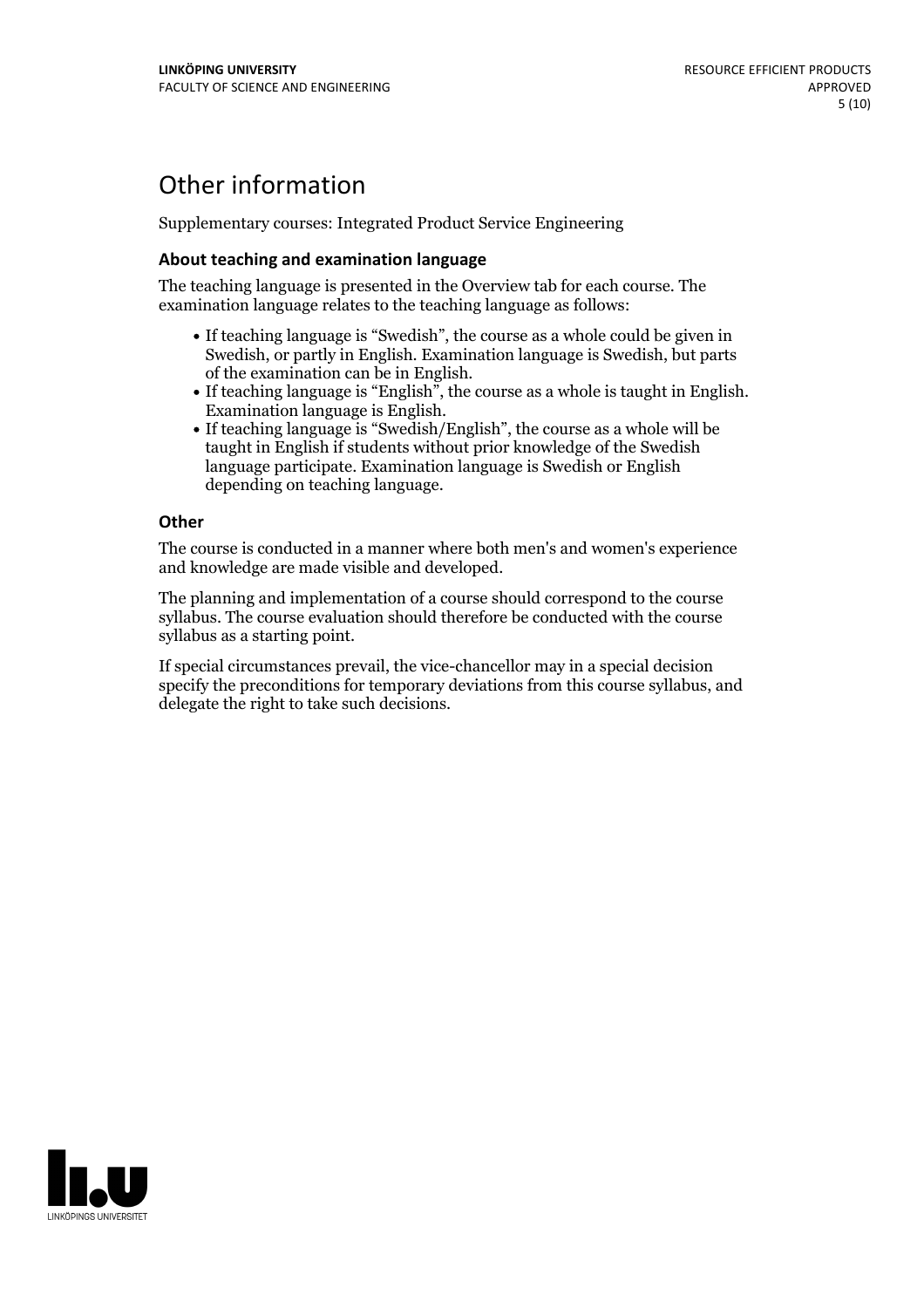## **Common rules**

### Course syllabus

A syllabus must be established for each course. The syllabus specifies the aim and contents of the course, and the prior knowledge that a student must have in order to be able to benefit from the course.

## Timetabling

Courses are timetabled after a decision has been made for this course concerning its assignment to a timetable module.

### Interruption in and deregistration from a course

The LiU decision, Guidelines concerning confirmation of participation in education (Dnr LiU-2020-02256), states that interruptions in study are to be recorded in Ladok. Thus, all students who do not participate in a course for which they have registered must record the interruption, such that the registration on the course can be removed. Deregistration from or interrupting a course is carried out using <sup>a</sup> web-based form: https://www.lith.liu.se/for- [studenter/kurskomplettering?l=en.](https://www.lith.liu.se/for-studenter/kurskomplettering?l=en)

## Cancelled courses and changes to the course syllabus

Courses with few participants (fewer than 10) may be cancelled or organised in a manner that differs from that stated in the course syllabus. The Dean is to deliberate and decide whether a course is to be cancelled or changed from the course syllabus.

## Guidelines relating to examinations and examiners

For details, see Guidelines for education and examination for first-cycle and second-cycle education at Linköping University, Dnr LiU-2020-04501 [\(http://styrdokument.liu.se/Regelsamling/VisaBeslut/917592\)](http://styrdokument.liu.se/Regelsamling/VisaBeslut/917592).

An examiner must be employed as a teacher at LiU according to the LiU Regulations for Appointments, Dnr LiU-2021-01204 [\(https://styrdokument.liu.se/Regelsamling/VisaBeslut/622784](https://styrdokument.liu.se/Regelsamling/VisaBeslut/622784)). For courses in second-cycle, the following teachers can be appointed as examiner: Professor (including Adjunct and Visiting Professor), Associate Professor (including Adjunct), Senior Lecturer (including Adjunct and Visiting Senior Lecturer), Research Fellow, or Postdoc. For courses in first-cycle, Assistant Lecturer (including Adjunct and Visiting Assistant Lecturer) can also be appointed as examiner in addition to those listed for second-cycle courses. In exceptional cases, a Part-time Lecturer can also be appointed as an examiner at both first- and second cycle, see Delegation of authority for the Board of Faculty of Science and Engineering.

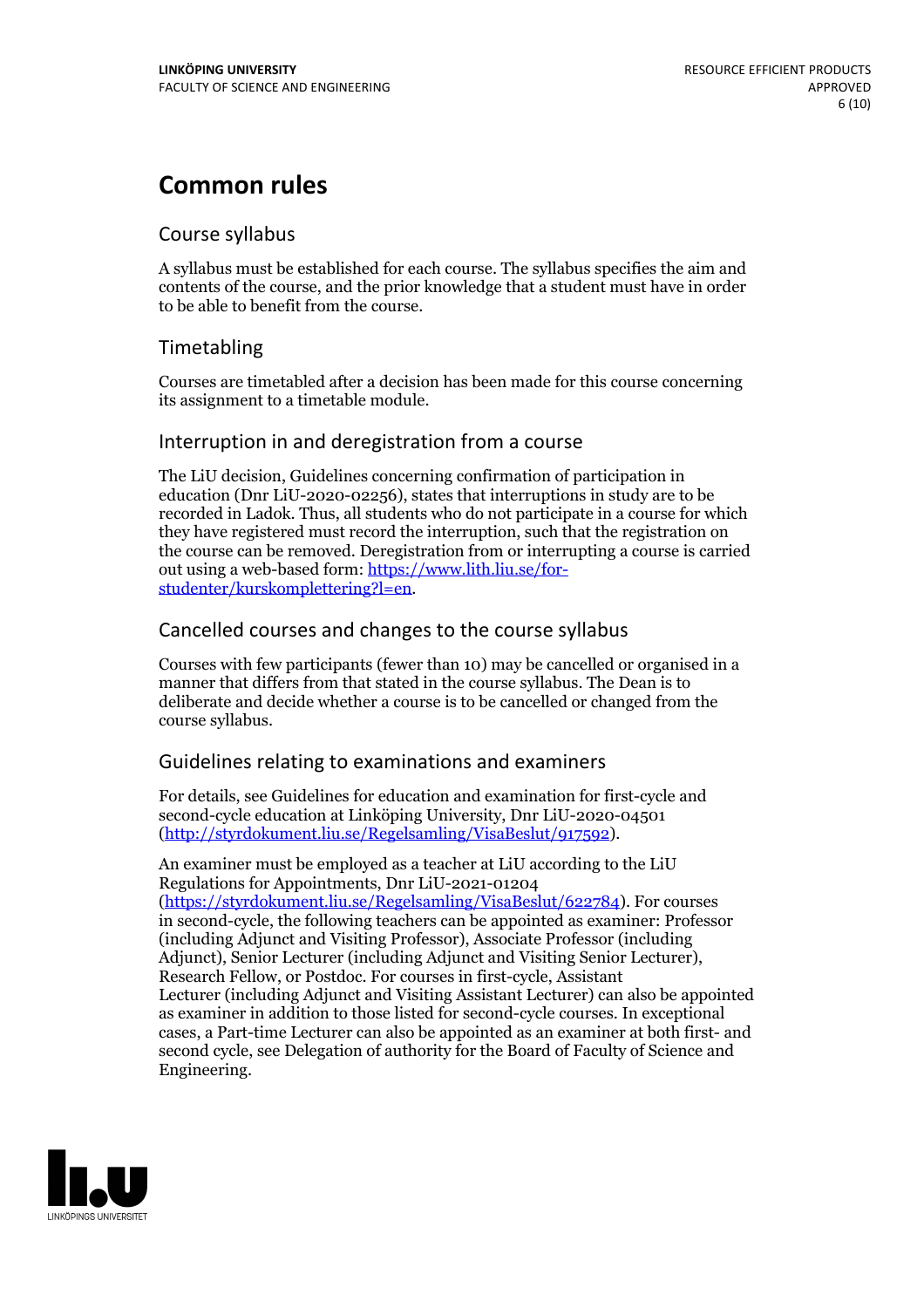## Forms of examination

#### **Principles for examination**

Written and oral examinations and digital and computer-based examinations are held at least three times a year: once immediately after the end of the course, once in August, and once (usually) in one of the re-examination periods. Examinations held at other times are to follow a decision of the faculty programme board.

Principles for examination scheduling for courses that follow the study periods:

- courses given in VT1 are examined for the first time in March, with re-examination in June and August
- courses given in VT2 are examined for the first time in May, with re-examination in August and October
- courses given in HT1 are examined for the first time in October, with re-examination in January and August
- courses given in HT2 are examined for the first time in January, with re-examination in March and in August.

The examination schedule is based on the structure of timetable modules, but there may be deviations from this, mainly in the case of courses that are studied and examined for several programmes and in lower grades (i.e. 1 and 2).

Examinations for courses that the faculty programme board has decided are to be held in alternate years are held three times during the school year in which the course is given according to the principles stated above.

Examinations for courses that are cancelled orrescheduled such that they are not given in one or several years are held three times during the year that immediately follows the course, with examination scheduling that corresponds to the scheduling that was in force before the course was cancelled or rescheduled.

When a course, or a written examination (TEN, DIT, DAT), is given for the last time, the regular examination and two re-examinations will be offered. Thereafter, examinations are phased out by offering three examinations during the following academic year at the same times as the examinations in any substitute course. If there is no substitute course, three examinations will be offered during re- examination periods during the following academic year. Other examination times are decided by the faculty programme board. In all cases above, the examination is also offered one more time during the academic year after the following, unless the faculty programme board decides otherwise. In total, 6 re-examinations are offered, of which 2 are regular re-examinations. In the examination registration system, the examinations given for the penultimate time and the last time are denoted.

If a course is given during several periods of the year (for programmes, or on different occasions for different programmes) the faculty programme board or boards determine together the scheduling and frequency of re-examination occasions.

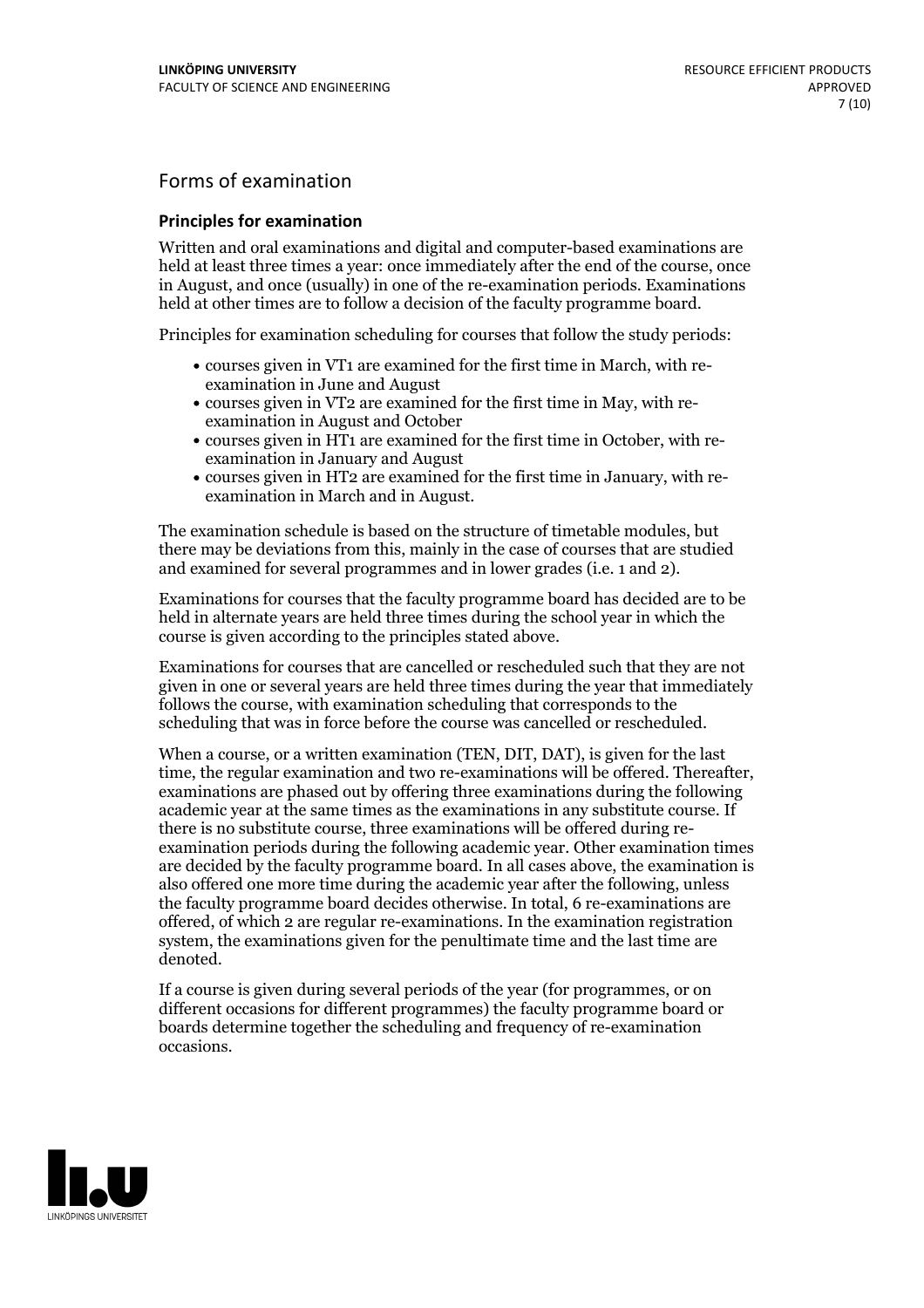### **Retakes of other forms of examination**

Regulations concerning retakes of other forms of examination than written examinations and digital and computer-based examinations are given in the LiU guidelines for examinations and examiners, [http://styrdokument.liu.se/Regelsamling/VisaBeslut/917592.](http://styrdokument.liu.se/Regelsamling/VisaBeslut/917592)

#### **Course closure**

For Decision on Routines for Administration of the Discontinuation of Educational Programs, Freestanding Courses and Courses in Programs, see DNR LiU-2021-04782. After a decision on closure and after the end of the discontinuation period, the students are referred to a replacement course (or similar) according to information in the course syllabus or programme syllabus. If a student has passed some part/parts of a closed program course but not all, and there is an at least partially replacing course, an assessment of crediting can be made. Any crediting of course components is made by the examiner.

### **Registration for examination**

In order to take an written, digital or computer-based examination, registration in advance is mandatory, see decision in the university's rule book [https://styrdokument.liu.se/Regelsamling/VisaBeslut/622682.](https://styrdokument.liu.se/Regelsamling/VisaBeslut/622682) An unregistered student can thus not be offered a place. The registration is done at the Student Portal or in the LiU-app during the registration period. The registration period opens 30 days before the date of the examination and closes 10 days before the date of the examination. Candidates are informed of the location of the examination by email, four days in advance.

### **Code of conduct for students during examinations**

Details are given in a decision in the university's rule book: <http://styrdokument.liu.se/Regelsamling/VisaBeslut/622682>.

#### **Retakes for higher grade**

Students at the Institute of Technology at LiU have the right to retake written examinations and digital and computer-based examinations in an attempt to achieve a higher grade. This is valid for all examination components with code "TEN", "DIT" and "DAT". The same right may not be exercised for other examination components, unless otherwise specified in the course syllabus.

A retake is not possible on courses that are included in an issued degree diploma.

#### **Grades**

The grades that are preferably to be used are Fail (U), Pass (3), Pass not without distinction  $(4)$  and Pass with distinction  $(5)$ .

- Grades U, 3, 4, 5 are to be awarded for courses that have written or digital examinations.<br>• Grades Fail (U) and Pass (G) may be awarded for courses with a large
- degree of practical components such as laboratory work, project work and

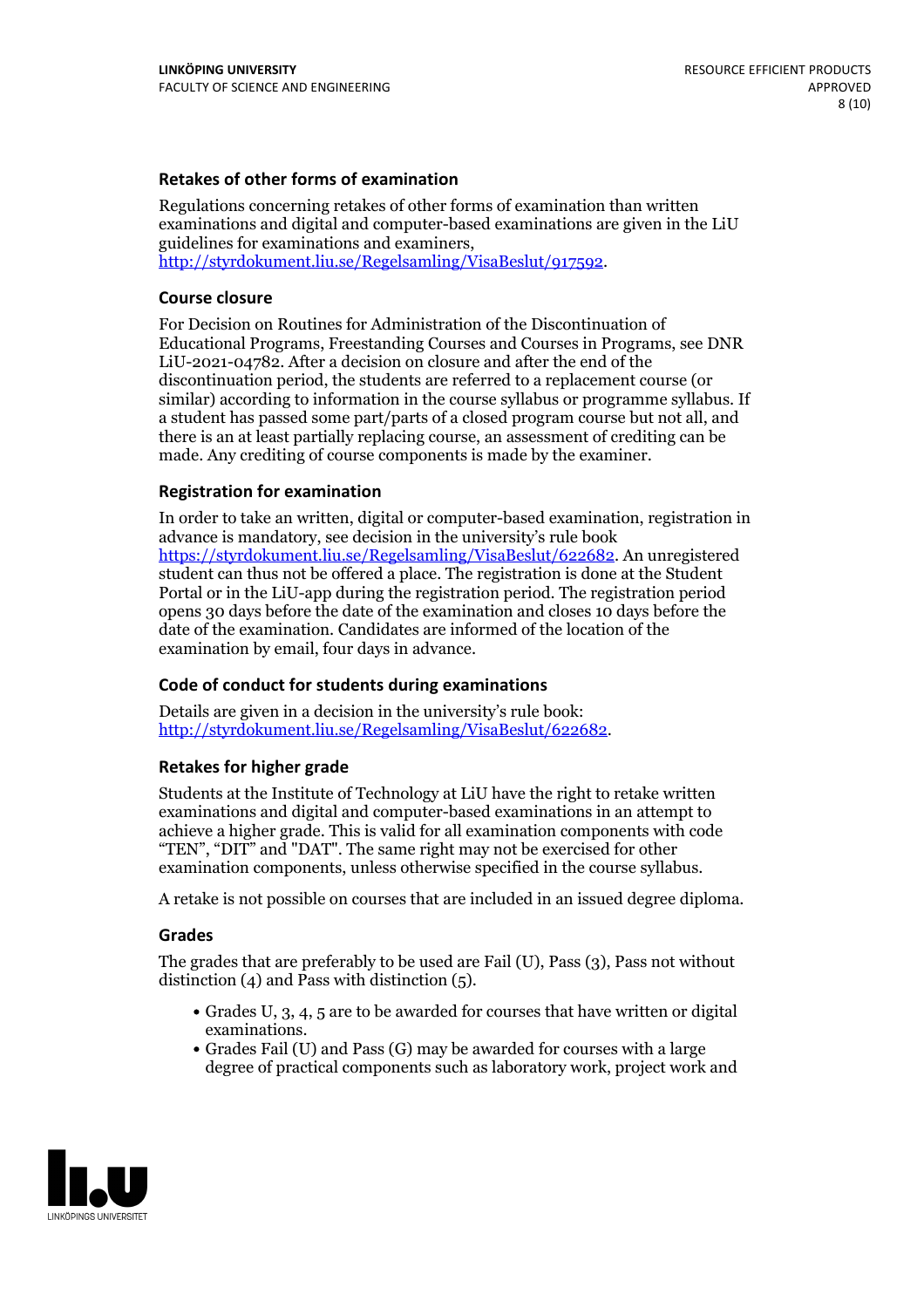group work.<br>• Grades Fail (U) and Pass (G) are to be used for degree projects and other independent work.

### **Examination components**

The following examination components and associated module codes are used at the Faculty of Science and Engineering:

- Grades U, 3, 4, 5 are to be awarded for written examinations (TEN) and
- digital examinations (DIT).<br>• Examination components for which the grades Fail (U) and Pass (G) may be awarded are laboratory work (LAB), project work (PRA), preparatory written examination (KTR), digital preparatory written examination (DIK), oral examination (MUN), computer-based examination (DAT), home
- assignment (HEM), and assignment (UPG).<br>• Students receive grades either Fail (U) or Pass (G) for other examination components in which the examination criteria are satisfied principally through active attendance such as tutorial group (BAS) or examination item
- (MOM).<br>• Grades Fail (U) and Pass (G) are to be used for the examination components Opposition (OPPO) and Attendance at thesis presentation (AUSK) (i.e. part of the degree project).

In general, the following applies:

- 
- Mandatory course components must be scored and given <sup>a</sup> module code. Examination components that are not scored, cannot be mandatory. Hence, it is voluntary to participate in these examinations, and the voluntariness must be clearly stated. Additionally, if there are any associated conditions to
- the examination component, these must be clearly stated as well.<br>• For courses with more than one examination component with grades U,3,4,5, it shall be clearly stated how the final grade is weighted.

For mandatory components, the following applies (in accordance with the LiU Guidelines for education and examination for first-cycle and second-cycle education at Linköping University,<br>[http://styrdokument.liu.se/Regelsamling/VisaBeslut/917592\)](http://styrdokument.liu.se/Regelsamling/VisaBeslut/917592):

If special circumstances prevail, and if it is possible with consideration of the nature of the compulsory component, the examiner may decide to replace the compulsory component with another equivalent component.

For possibilities to alternative forms of examinations, the following applies (in accordance with the LiU Guidelines for education and examination for first-cycle [http://styrdokument.liu.se/Regelsamling/VisaBeslut/917592\)](http://styrdokument.liu.se/Regelsamling/VisaBeslut/917592):

If the LiU coordinator for students with disabilities has granted a student the right to an adapted examination for a written examination in an examination hall, the student has the right to it.